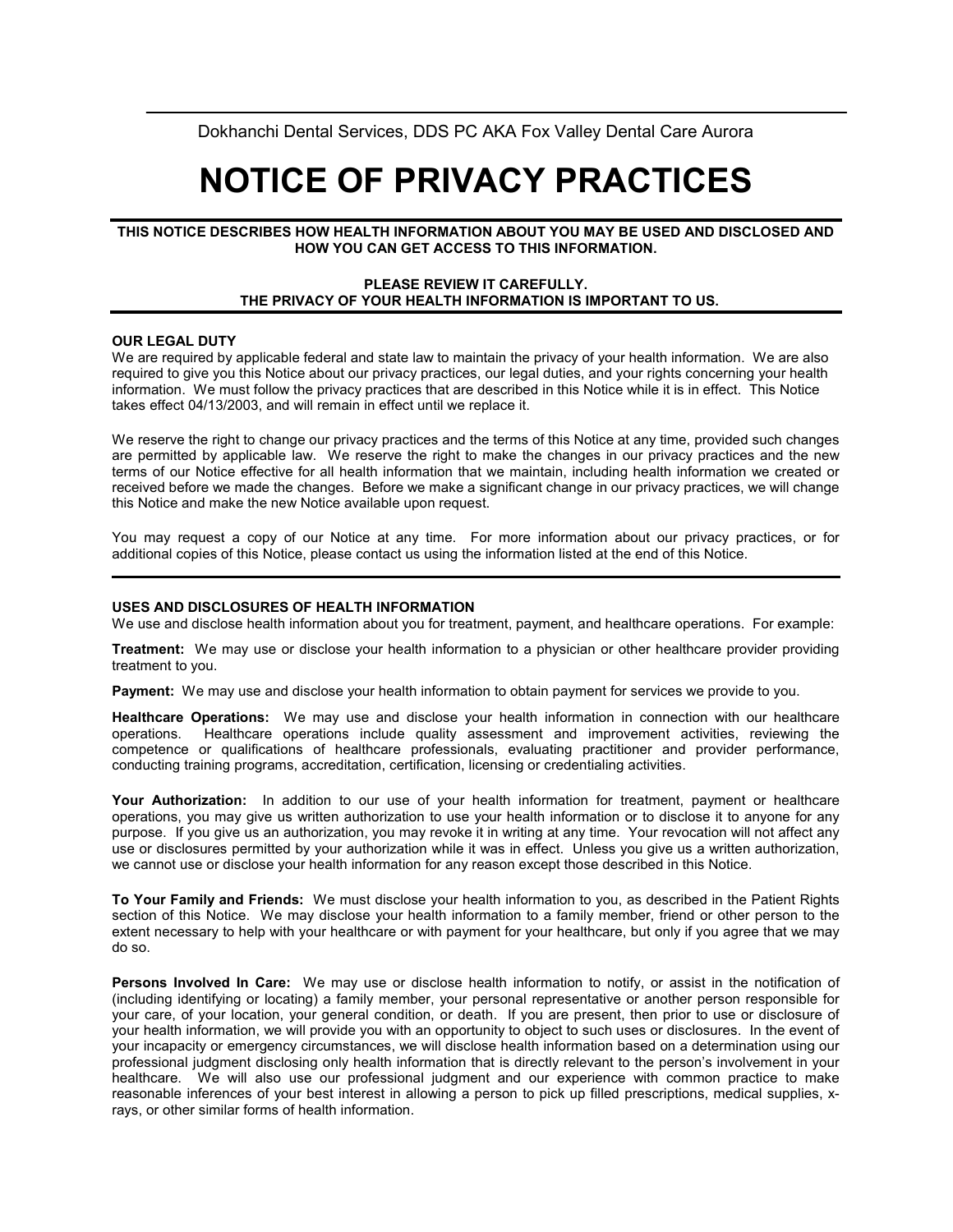Marketing Health-Related Services: We will not use your health information for marketing communications without your written authorization.

Required by Law: We may use or disclose your health information when we are required to do so by law.

Abuse or Neglect: We may disclose your health information to appropriate authorities if we reasonably believe that you are a possible victim of abuse, neglect, or domestic violence or the possible victim of other crimes. We may disclose your health information to the extent necessary to avert a serious threat to your health or safety or the health or safety of others.

National Security: We may disclose to military authorities the health information of Armed Forces personnel under certain circumstances. We may disclose to authorized federal officials health information required for lawful intelligence, counterintelligence, and other national security activities. We may disclose to correctional institution or law enforcement official having lawful custody of protected health information of inmate or patient under certain circumstances.

Appointment Reminders: We may use or disclose your health information to provide you with appointment reminders (such as voicemail messages, postcards, or letters).

#### PATIENT RIGHTS

Access: You have the right to look at or get copies of your health information, with limited exceptions. You may request that we provide copies in a format other than photocopies. We will use the format you request unless we cannot practicably do so. (You must make a request in writing to obtain access to your health information. You may obtain a form to request access by using the contact information listed at the end of this Notice. We will charge you a reasonable cost-based fee for expenses such as copies and staff time. You may also request access by sending us a letter to the address at the end of this Notice. If you request copies, we will charge you \$0.50 for each page, \$ 25.00 per hour for staff time to locate and copy your health information, and postage if you want the copies mailed to you. If you request an alternative format, we will charge a cost-based fee for providing your health information in that format. If you prefer, we will prepare a summary or an explanation of your health information for a fee. Contact us using the information listed at the end of this Notice for a full explanation of our fee structure.)

Disclosure Accounting: You have the right to receive a list of instances in which we or our business associates disclosed your health information for purposes, other than treatment, payment, healthcare operations and certain other activities, for the last 6 years, but not before April 14, 2003. If you request this accounting more than once in a 12-month period, we may charge you a reasonable, cost-based fee for responding to these additional requests.

Restriction: You have the right to request that we place additional restrictions on our use or disclosure of your health information. We are not required to agree to these additional restrictions, but if we do, we will abide by our agreement (except in an emergency).

Alternative Communication: You have the right to request that we communicate with you about your health information by alternative means or to alternative locations. {You must make your request in writing.} Your request must specify the alternative means or location, and provide satisfactory explanation how payments will be handled under the alternative means or location you request.

Amendment: You have the right to request that we amend your health information. (Your request must be in writing, and it must explain why the information should be amended.) We may deny your request under certain circumstances.

Electronic Notice: If you receive this Notice on our Web site or by electronic mail (e-mail), you are entitled to receive this Notice in written form.